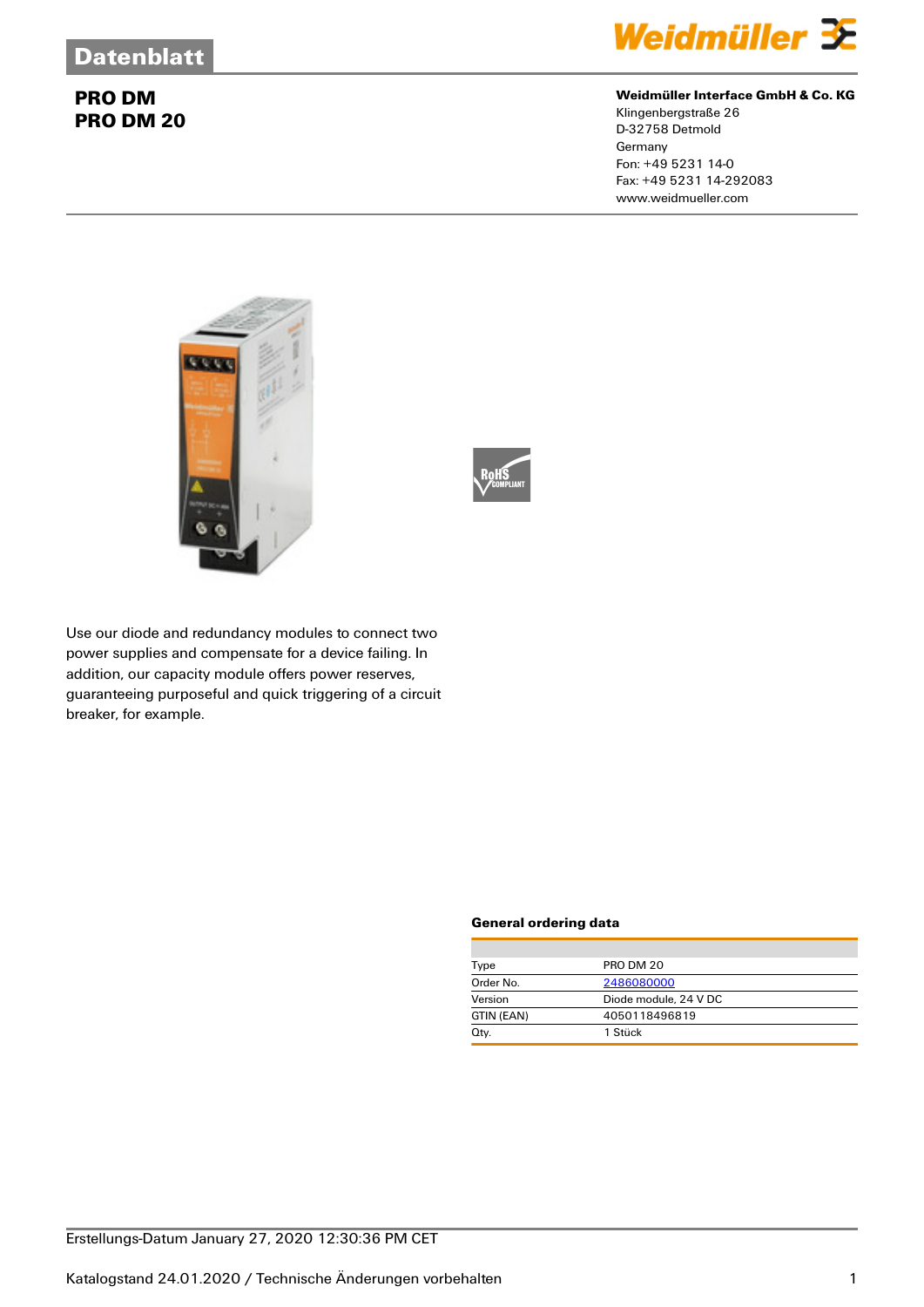## **Technische Daten**



### **Weidmüller Interface GmbH & Co. KG**

Klingenbergstraße 26 D-32758 Detmold Germany Fon: +49 5231 14-0 Fax: +49 5231 14-292083

| <b>Dimensions and weights</b>           |                                                                                                                                        |                                        |                                                                                                                                                           |
|-----------------------------------------|----------------------------------------------------------------------------------------------------------------------------------------|----------------------------------------|-----------------------------------------------------------------------------------------------------------------------------------------------------------|
| Width                                   | 32 mm                                                                                                                                  | Width (inches)                         | $1.26$ inch                                                                                                                                               |
| Height                                  | 125 mm                                                                                                                                 | Height (inches)                        | 4.921 inch                                                                                                                                                |
| Depth                                   | 125 mm                                                                                                                                 | Depth (inches)                         | 4.921 inch                                                                                                                                                |
| Net weight                              | $\overline{568}$ g                                                                                                                     |                                        |                                                                                                                                                           |
| <b>Temperatures</b>                     |                                                                                                                                        |                                        |                                                                                                                                                           |
|                                         |                                                                                                                                        |                                        |                                                                                                                                                           |
| Humidity                                | 5-95% relative humidity,<br>$T_u = 40$ °C, without<br>condensation                                                                     | Operating temperature, max.            | 70 °C                                                                                                                                                     |
| Operating temperature, min.             | -40 $^{\circ}$ C                                                                                                                       | Storage temperature, max.              | 85 °C                                                                                                                                                     |
| Storage temperature, min.               | -40 $^{\circ}$ C                                                                                                                       | Operating temperature                  | -40 °C70 °C                                                                                                                                               |
| Storage temperature                     | -40 °C85 °C                                                                                                                            |                                        |                                                                                                                                                           |
| <b>Environmental Product Compliance</b> |                                                                                                                                        |                                        |                                                                                                                                                           |
| <b>REACH SVHC</b>                       | Lead 7439-92-1                                                                                                                         |                                        |                                                                                                                                                           |
| Input                                   |                                                                                                                                        |                                        |                                                                                                                                                           |
|                                         |                                                                                                                                        |                                        |                                                                                                                                                           |
| Connection system                       | Screw connection                                                                                                                       | DC input voltage range                 | 060 V DC                                                                                                                                                  |
| Input current                           | $2 \times 24$ A (-40 °C $*$ +45<br>°C), 2 $\times$ 20 A (+45 °C $\tilde{c}$<br>+60 °C), $2 \times 15$ A (+70 °C)                       | Input fuse (internal)                  | No                                                                                                                                                        |
| Rated input voltage                     | 24 V DC                                                                                                                                |                                        |                                                                                                                                                           |
| <b>Output</b>                           |                                                                                                                                        |                                        |                                                                                                                                                           |
|                                         |                                                                                                                                        |                                        |                                                                                                                                                           |
| Connection system                       | Screw connection                                                                                                                       | Continous output current @ UNominal    | $1 \times 48$ A (-40 °C $\tilde{ }$ +45<br>°C), $1 \times 40$ A (+45 °C $\tilde{ }$<br>+60 °C), $1 \times 30$ A (+70 °C)                                  |
| Protection against inverse voltage      | Yes                                                                                                                                    | Rated output voltage                   | VINPUT-typ. 0.7 V                                                                                                                                         |
| Residual ripple, breaking spikes        | Dependent on the power<br>supplies used                                                                                                |                                        |                                                                                                                                                           |
| <b>General data</b>                     |                                                                                                                                        |                                        |                                                                                                                                                           |
|                                         |                                                                                                                                        |                                        |                                                                                                                                                           |
| Degree of efficiency                    | > 97% @ 24 V Input<br>voltage                                                                                                          | Derating                               | > 60°C / 75% load @ 70°C                                                                                                                                  |
| Housing version                         |                                                                                                                                        | Humidity                               | 5-95% relative humidity,<br>$T_{\rm u}$ = 40°C, without                                                                                                   |
|                                         | Metal, corrosion resistant                                                                                                             |                                        | condensation                                                                                                                                              |
| <b>MTBF</b>                             | > 150,000 h in<br>accordance with MIL-<br>HDBK-217 (40°C,<br>Bellcore), > 750,000 h<br>in accordance with IEC<br>61709 (40°C, SN29500) | Mounting position, installation notice | <b>Horizontal on TS35</b><br>mounting rail. 50 mm of<br>clearance at top &<br>bottom for air circ. Can<br>mount side by side with no<br>space in between. |
| Operating temperature                   | -40 °C70 °C                                                                                                                            | Protection degree                      | IP <sub>20</sub>                                                                                                                                          |
| Surge voltage category                  | Ш                                                                                                                                      |                                        |                                                                                                                                                           |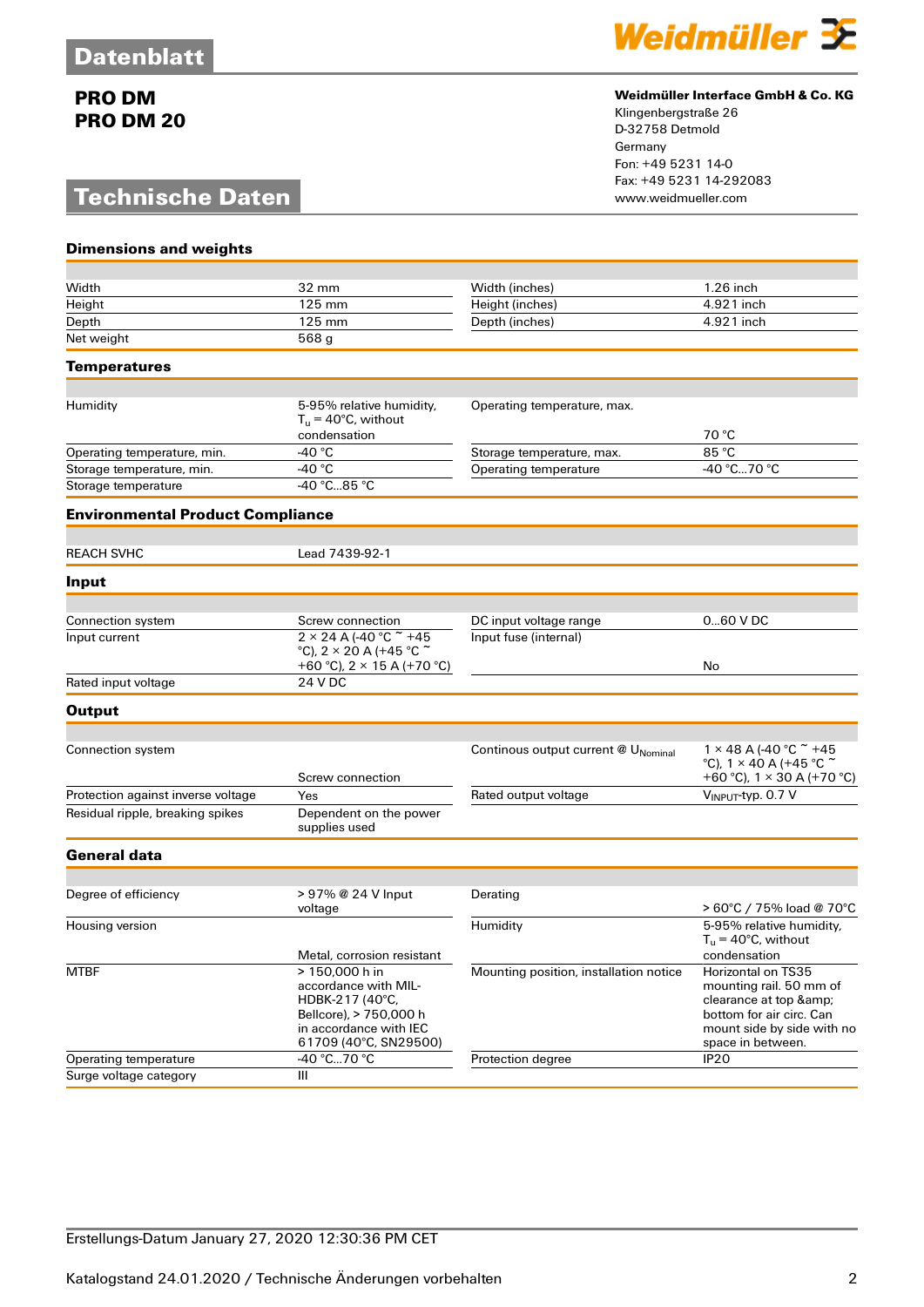## **Technische Daten**

**EMC / shock / vibration**



#### **Weidmüller Interface GmbH & Co. KG**

Klingenbergstraße 26 D-32758 Detmold Germany Fon: +49 5231 14-0 Fax: +49 5231 14-292083

| Vibration resistance IEC 60068-2-6<br>Shock resistance IEC 60068-2-27 | 2.3 g (on DIN rail)<br>30 g in all directions | Interference immunity test acc. to                           | EN 55022, EN 55024,<br>EN 61000-3-2,-3, EN<br>61000-4-2 (ESD) [EN<br>61000-4-3 and EN<br>61000-4-8 (fields)   EN<br>61000-4-4 (burst) [EN<br>61000-4-5 (surge) [EN<br>61000-4-6 (conducted) |
|-----------------------------------------------------------------------|-----------------------------------------------|--------------------------------------------------------------|---------------------------------------------------------------------------------------------------------------------------------------------------------------------------------------------|
|                                                                       |                                               |                                                              |                                                                                                                                                                                             |
| <b>Insulation coordination</b>                                        |                                               |                                                              |                                                                                                                                                                                             |
|                                                                       | $0.5$ kV                                      |                                                              | $0.5$ kV                                                                                                                                                                                    |
| Insulation voltage input / earth<br>Pollution severity                |                                               | Insulation voltage output / earth<br><b>Protection class</b> | III, with no ground                                                                                                                                                                         |
|                                                                       | 2                                             |                                                              | connection, for SELV                                                                                                                                                                        |
| Surge voltage category                                                | III                                           |                                                              |                                                                                                                                                                                             |
| <b>Electrical safety (applied standards)</b>                          |                                               |                                                              |                                                                                                                                                                                             |
|                                                                       |                                               |                                                              |                                                                                                                                                                                             |
| Electrical machine equipment                                          | Acc. to EN60204                               | For use with electronic equipment                            | Acc. to EN50178 /<br><b>VDE0160</b>                                                                                                                                                         |
| Protective separation / protection<br>against electrical shock        | VDE0100-410 / acc. to<br>DIN57100-410         | Safety extra-low voltage                                     | SELV according to EN<br>60950, PELV according to<br>EN 60204                                                                                                                                |
| <b>Connection data (input)</b>                                        |                                               |                                                              |                                                                                                                                                                                             |
|                                                                       |                                               |                                                              |                                                                                                                                                                                             |
| Conductor cross-section, AWG/kcmil,                                   | 10                                            | Conductor cross-section, AWG/kcmil,                          | 26                                                                                                                                                                                          |
| max.<br>Conductor cross-section, flexible, min.                       | $0.22 \text{ mm}^2$                           | min.<br>Conductor cross-section, rigid, max.                 | $6 \text{ mm}^2$                                                                                                                                                                            |
| Conductor cross-section, rigid, min.                                  | $0.18 \, \text{mm}^2$                         | Connection system                                            | Screw connection                                                                                                                                                                            |
| Number of terminals                                                   | $4(1+, 2+, 1-, 2-)$                           | Screwdriver blade                                            | $0.8 \times 4.0$ , PZ 1                                                                                                                                                                     |
| Tightening torque, max.                                               | $0.6$ Nm                                      | Tightening torque, min.                                      | $0.5$ Nm                                                                                                                                                                                    |
| Wire connection cross section, flexible<br>(input), max.              | $4 \text{ mm}^2$                              |                                                              |                                                                                                                                                                                             |
| <b>Connection data (output)</b>                                       |                                               |                                                              |                                                                                                                                                                                             |
|                                                                       |                                               |                                                              |                                                                                                                                                                                             |
| Conductor cross-section, AWG/kcmil,<br>max.                           | 8                                             | Conductor cross-section, AWG/kcmil,<br>min.                  | 22                                                                                                                                                                                          |
| Conductor cross-section, flexible, max.                               | $16 \text{ mm}^2$                             | Conductor cross-section, flexible, min.                      | $0.5$ mm <sup>2</sup>                                                                                                                                                                       |
| Conductor cross-section, rigid, max.                                  | $16 \text{ mm}^2$                             | Conductor cross-section, rigid, min.                         | $0.5$ mm <sup>2</sup>                                                                                                                                                                       |
| Connection system                                                     | Screw connection                              | Number of terminals                                          | $4 (++/-)$                                                                                                                                                                                  |
| Screwdriver blade<br>Tightening torque, min.                          | $1.0 \times 5.5$<br>1.2 Nm                    | Tightening torque, max.                                      | $1.5$ Nm                                                                                                                                                                                    |
|                                                                       |                                               |                                                              |                                                                                                                                                                                             |
| <b>Classifications</b>                                                |                                               |                                                              |                                                                                                                                                                                             |
| <b>ETIM 6.0</b>                                                       | EC002540                                      | <b>ETIM 7.0</b>                                              | EC002540                                                                                                                                                                                    |
| eClass 9.0                                                            | 27-04-07-01                                   | eClass 9.1                                                   | 27-04-07-01                                                                                                                                                                                 |
| eClass 10.0                                                           | 27-04-07-01                                   |                                                              |                                                                                                                                                                                             |
| <b>Approvals</b>                                                      |                                               |                                                              |                                                                                                                                                                                             |
|                                                                       |                                               |                                                              |                                                                                                                                                                                             |
| <b>ROHS</b>                                                           | Conform                                       |                                                              |                                                                                                                                                                                             |